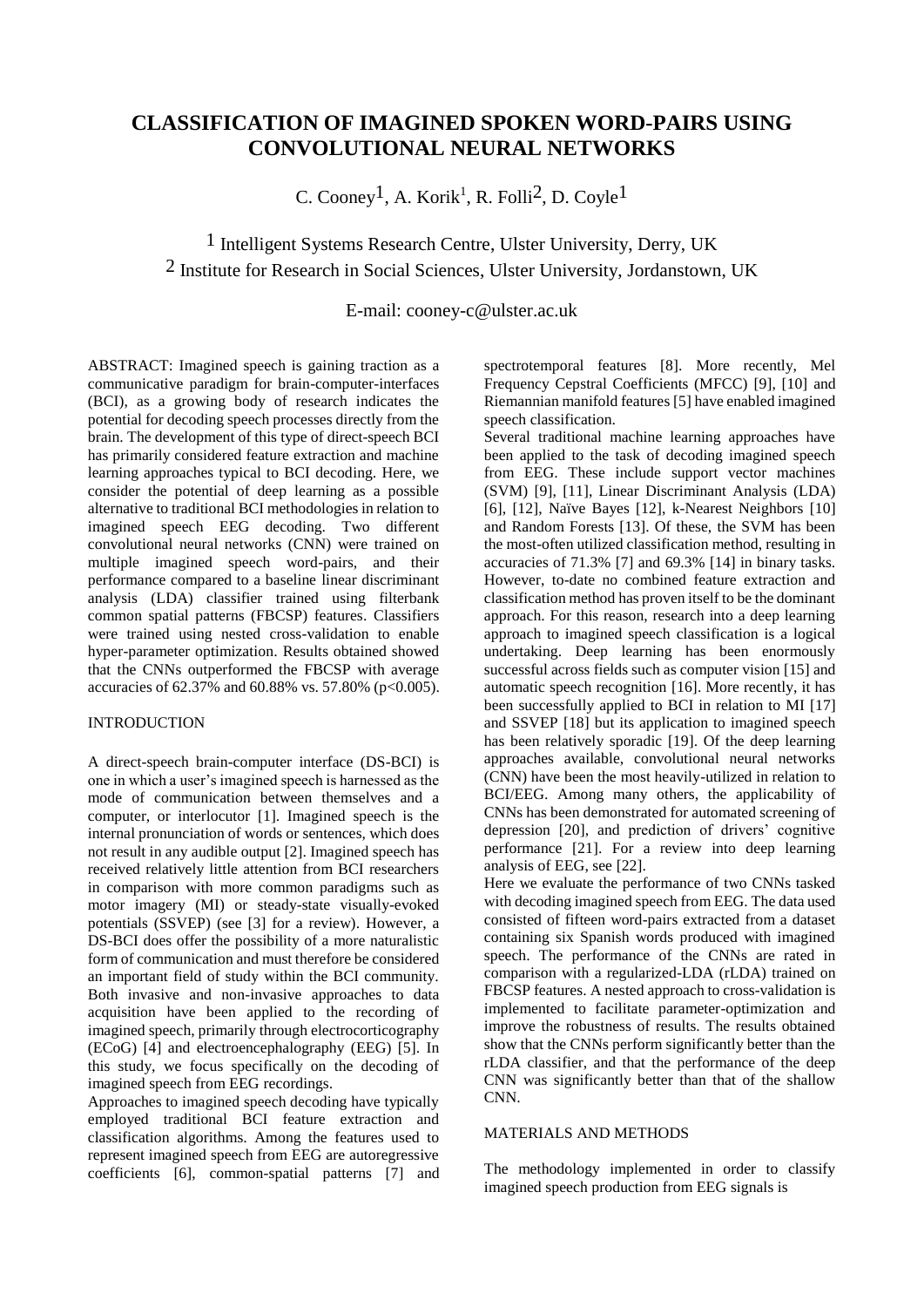

*Figure 1Depiction of the methodology followed for this study*

depicted in Figure 1 and described throughout the remainder of this section, beginning with the dataset.

 *Dataset:* The dataset used for this research was recorded at the offices of the Laboratorio de Ingeniería en Rehabilitación e Investigaciones Neuromusculares y Sensoriales (LIRINS) in the Faculty of Engineering at the National University of Entre Ríos (UNER) by Pressel Coretto et al. [23]. EEG signals were recorded while 15 subjects performed overt and imagined speech tasks corresponding to the production of Spanish words and vowels. Only the EEG associated with imagined word production was analysed for this study. Thus, the EEG data used consisted of those trials recorded while participants imagined the production of six Spanish words: "arriba", "abajo", "derecha", "izquierda",



*Figure 2 The EEG montage used to acquire data.*

"adelante" and "atrás" (corresponding to the English words up, down, left, right, backward and forward). These words were selected as commands a user might make when interacting with a BCI. The experimental protocol for the imagined words tasks required participants to imagine speaking one of the prompted words at three audibly-cued time-points during the 4 second trial-period. Prior to the trial-period, stimuli were presented in both visual and auditory form, showing each subject the word for 2 seconds before being removed during the trial. EEG signals were recorded using a sixchannel system, sampled at 1024 Hz. Electrodes were positioned according to the 10-20 international system over F3, F4, C3, C4, P3 and P4 (Figure 2).

 *Preprocessing:* The original dataset was filtered between 2 Hz and 40 Hz using a finite impulse response bandpass filter [23], so no further filtering was applied for this study. Artefact detection and removal were implemented using Independent Component Analysis with Hessian approximation preconditioning [24].

 *Data splitting:* In order to facilitate the analysis of multiple binary classifiers, all possible pairs of words were extracted from the dataset (Figure 1B). This resulted in 15 different pairs of imagined words for binary classification (e.g. *arriba* vs. *abajo*). The number of trials per class varied across subjects, with a maximum of 51. However, all pairs were balanced prior to training. Due to the high computational load associated with the nested cross-validation scheme employed for this study (see below), a 500 ms segment was extracted from each 4000 ms trial (Figure 1C) to act as the classification window. The selection of this window was based on the description of the experimental protocol described in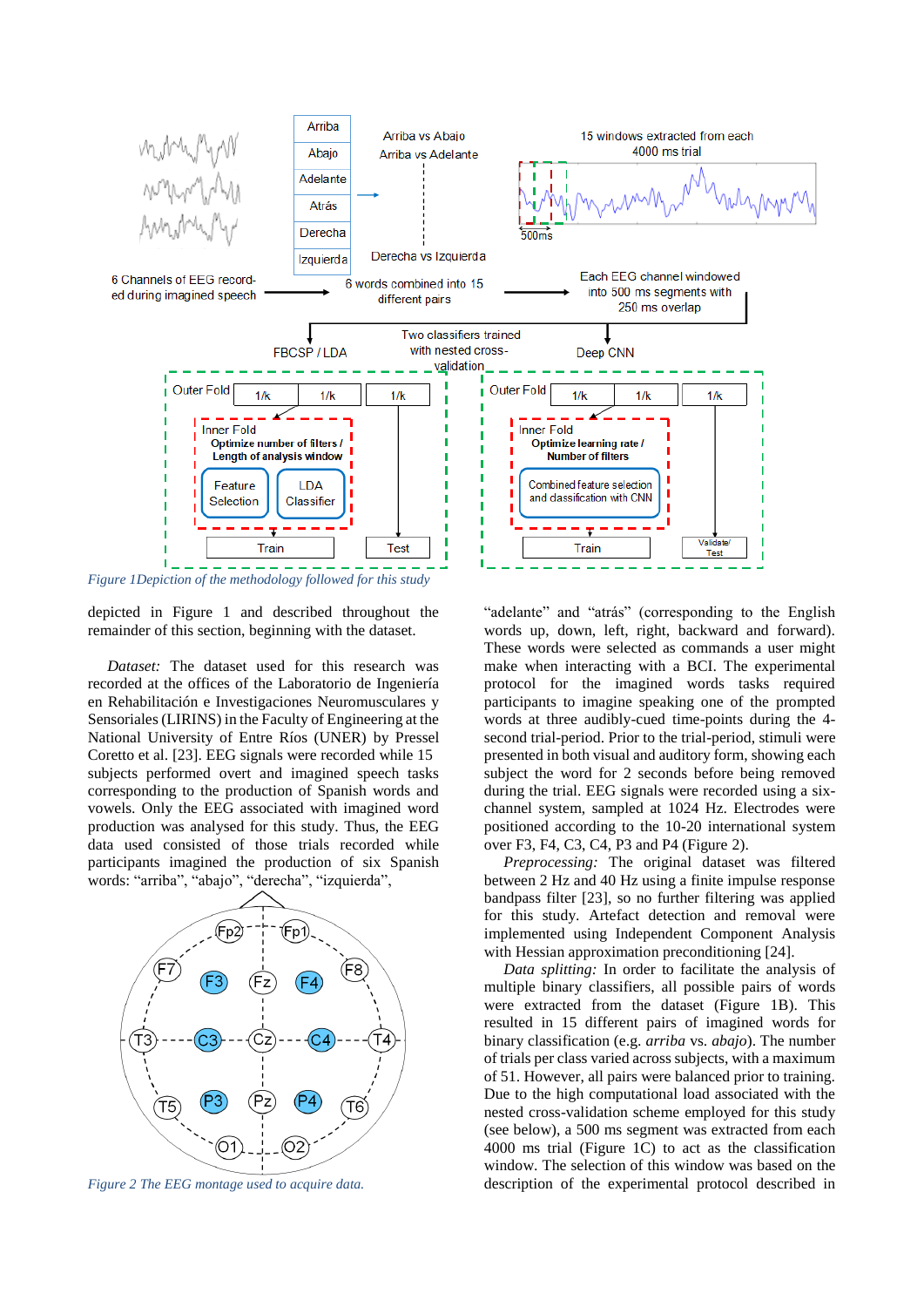[23], in which three audible clicks directed participants when to imagine speaking. Therefore, a window was extracted to encompass the first of these periods of imagined speech production, about the 1-second mark of the overall trial. Concretely, this was the 500 ms segment between 750 ms and 1250 ms of the overall trial window.

 *Classification methods:* Three distinct methods of classification were applied to the imagined words EEG data. The first of these methods, was the use of FBCSP features to train a rLDA (Figure 1D). The rLDA classifier is a regularized version of the LDA algorithm [25], which reduces the dispersion of the eigenvalues of the sample covariance matrix when a diverging dimension *p* is large. It has been employed elsewhere as a classification method for EEG signals [26], and is used here to provide a baseline reference for the performance of the CNNs. Unlike CNNs, the rLDA requires separate feature engineering and classification, and thus the type of features must be selected prior to training. FBCSP is a widely-used feature extraction algorithm across multiple BCI paradigms [27]. Linear combinations of the EEG channels are computed to enhance discrimination of band power features between classes. FBCSP has been proven successful in MI tasks, including as the winner in several EEG decoding competitions (e.g. [28]). Its proven results as a decoding algorithm in BCI, and the fact that there is no clear benchmark specifically for imagined speech, has led to selection of FBCSP as a reasonable baseline in this study.

The second classifier tested was a deep CNN designed by Schirrmeister et al. [29] specifically for EEG decoding applications (Figure 1E). The network architecture is based on similar CNNs used in computer vision [30] and is constructed to extract a wide range of features from the EEG signals. Figure 3 depicts the composition of the deep CNN. The input block of the CNN consists of two convolutional layers, one to perform convolution over time and one for spatial filtering. This first block also contains batch normalization, a non-linear activation



function and a mean-pooling layer. Following this are three identical convolution blocks, each containing dropout, convolution, batch normalization, non-linear activation and mean-pooling. Finally, the output consists of a dense softmax layer for classification. The second CNN has been constructed with a shallow architecture and designed to decode band power features from EEG [29]. The shallow CNN is constructed of the same series of layers featured in the input block to the deep CNN (Figure 3), followed by dropout and a softmax classification layer. Here, we set dropout to 0.1 and selected the leaky rectified linear units activation function to add non-linearity into the two networks. Both CNNs used the ADAM optimizer [31] and the cross entropy loss function, and were allowed to train for 60 epochs with a *patience* of 30. A batch size of 64 was used. The CNNs were implemented in PyTorch [32], using the

Braindecode repository [29]. *Nested cross-validation:* A nested approach to crossvalidation has been applied to training and testing of both the rLDA and the CNNs, with only small differences implemented when required by the respective classifiers (Figure 1D and E). Although not typically employed in deep learning contexts, nested-cross validation is utilized here to improve the robustness of results and to facilitate hyper-parameter optimization. Based on principles described in [33], the data are first split into 4-folds, one of which is retained in the outer-fold. An inner fold is then instantiated using the remaining 3 folds. The combined inner-fold is then re-split into 4 folds, with each fold iteratively acting as the test-set. The inner-fold facilitates training and testing of the two classifiers using each possible combination of hyper-parameters. The hyper-parameter combination with the best average accuracy across all inner-folds is then used to train the classifier on the entire inner-fold data. The outer-fold is then used as the test-set, or in the case of the CNNs, both validation- and test-sets. The classification accuracy is reported as the average accuracy across all 4 outer folds.

 *Hyper-parameters:* Two hyper-parameters were selected for optimization with each classifier (Table 1). In the case of the rLDA, hyper-parameters required in the computation of FBCSP features were used. The first of these is the number of selected spatial filter pairs (1,3,4,5). The second hyper-parameter used here was the mutual information quantization level, with the values considered being 6, 8, 10 and 12. Hyper-parameters selected for the deep CNN were learning-rate and the number of filters implemented in the final convolutional layer (Table 1). The four learning-rates evaluated were

| Table 1 Hyper-parameters optimized using nested cross- |  |  |
|--------------------------------------------------------|--|--|
| <i>validation.</i>                                     |  |  |

|              | Hyper-parameter 1  | Hyper-parameter 2      |
|--------------|--------------------|------------------------|
| <b>FBCSP</b> | # spatial filters: | mutual information:    |
|              | (1,3,4,5)          | (6,8,10,12)            |
| Deep         | learning-rate:     | # final layer filters: |
| <b>CNN</b>   | (1,0.1,0.01,0.001) | (100, 500, 1000, 1500) |
| Shallow      | learning-rate:     | # spatial filters:     |
| <b>CNN</b>   | (1,0.1,0.01,0.001) | (20, 40, 60, 80)       |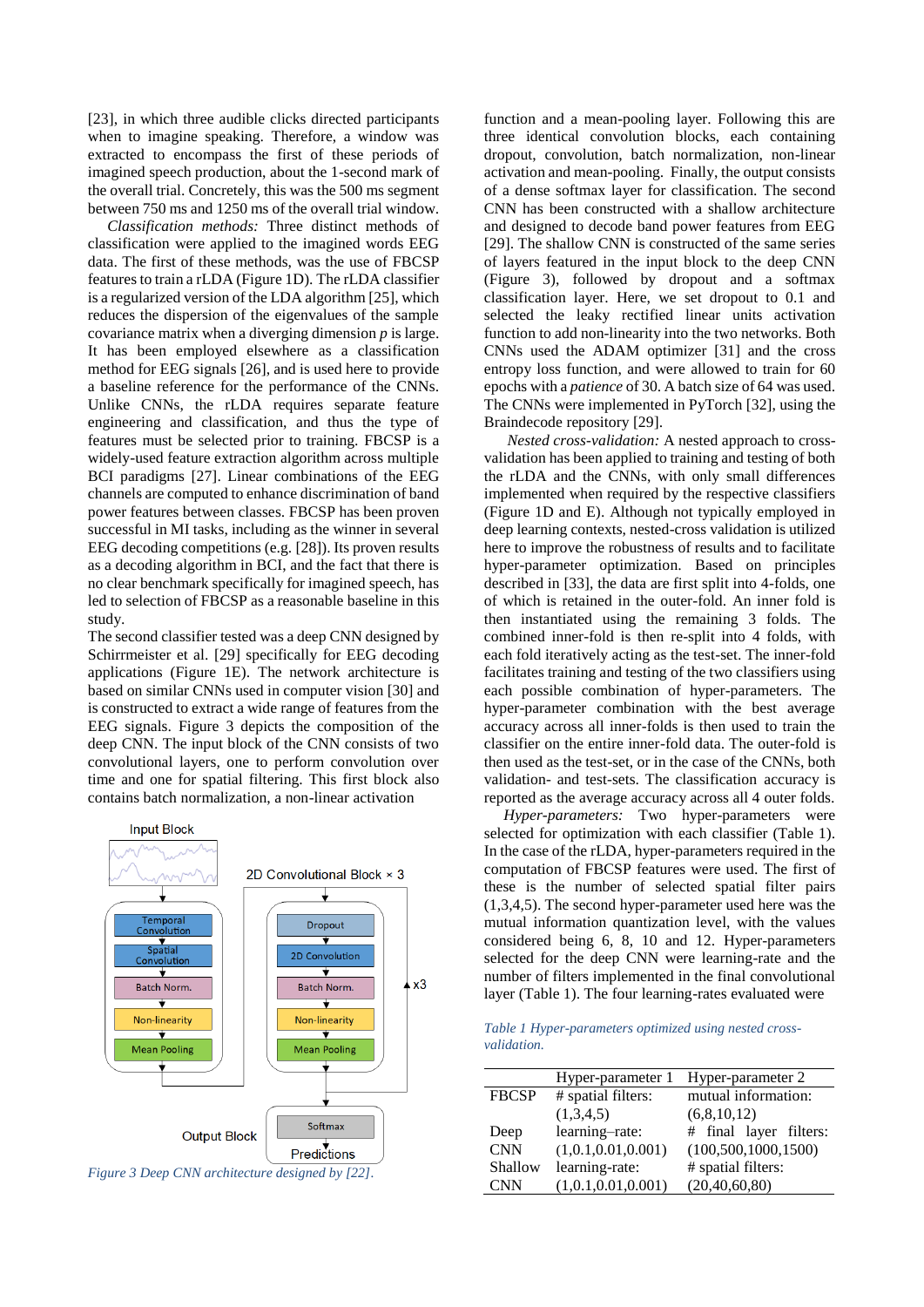1.0, 0.1, 0.01 and 0.001 and the number of filters used in the final layer of convolution was 100, 500, 1000 and 1500. The same learning-rate range was used for the shallow CNN but the second parameter considered was the number of spatial filters (Table 1).

 *Statistics:* Wilcoxon signed-rank tests were used to determine whether or not differences between the classifiers were statistically significant.

### RESULTS

Here we report classification accuracies for each subject in the cohort and for each word-pair used to train the classifiers. Cross-subject classification accuracies are presented in Figure 4. Here, the highest classification accuracy obtained was 65.67%, achieved by subject 13 with the CNN. The shallow CNN showed similar peak performance with 65.28% average accuracy for subject 8. Results obtained by the baseline rLDA and the CNNs are significantly above chance accuracy (50%) for all word-pairs across all subjects. The average classification accuracies for the word-pairs when trained on the rLDA and the two CNNs were 57.80%, 62.37% and 60.88% respectively (Figure 5). The Wilcoxon signed rank tests determined that the greater performance of both the CNNs across word-pairs was significant in comparison with the FBCSP ( $p<0.005$ ). The greater performance of the deep CNN was also significant in relation to the shallow network  $(p<0.05)$ . Accuracies for the different word-pairs do not deviate substantially from the mean for any of the combinations (Figure 5). The highest average classification accuracy for a single word-pair was 64.55%, achieved by the *abajo vs derecha* pair, using the deep CNN (Figure 5). The highest single-subject accuracy obtained for a single word-pair was 78.33%, achieved by subject 11, also for the *abajo vs derecha* pair with the deep CNN.

The number of spatial filters used for FBCSP feature extraction was selected by the nested cross-validation as 5 (Table 2), although the difference between selecting 5, 4 or 3 was minimal. A mutual information coefficient of 8 was most often selected for optimization. In the case of



*Figure 4 Subject classification accuracies for rLDA and CNNs.*

#### *Table 2 Hyper-parameters selected with nested crossvalidation.*

|              |                      | Hyper-parameter 1 Hyper-parameter 2 |
|--------------|----------------------|-------------------------------------|
| <b>FRCSP</b> | # of filters $= 5$   | mutual info. $= 8$                  |
| Deep         | $lr = 0.001$         | # of filters $= 1000$               |
|              | Shallow $lr = 0.001$ | # of filters $= 20$                 |

the CNNs, the hyper-parameter optimization selected a learning-rate of 0.001 more often than any of the other options. 1000 filters were selected for the final analysis of the convolution layer of the deep network and 20 were selected for spatial convolution in the shallow CNN.

### DISCUSSION

The results presented here support the assertion that employing deep learning methodologies to the task of decoding imagined speech from EEG is a reasonable undertaking. For each subject, and for each word-pair, the CNNs outperformed the FBCSP-trained rLDA, achieving accuracies significantly above chance in each case. Despite indicating promise, the results also show that this level of performance is not yet close to what would be required of a functional DS-BCI. However, the greater overall performance of the deep architecture in relation to the shallow CNN does indicate the potential of deep learning for imagined speech decoding. Hyperparameter optimization through nested cross-validation enabled selection of parameters most appropriate to the current task. Here, we determined that 5 spatial filters and a mutual information coefficient of 8, resulted in greater performance. Of the CNNs, 0.001 was the optimum learning-rate for use with the ADAM optimizer. The number of filters selected for the final convolutional layer was 1000. While this is greater than the number in the original paper [29], it provided the best accuracies here.

A weakness of the present study is the selection of a single 500 ms classification segment from the 4000 ms trial window. Although this approach was followed in the interests of computational efficiency, it is likely that a sliding-window would have improved overall classification performance. Furthermore, the number of trials per class was quite small, ranging from 39 to 51 for a single word. This relatively small volume of data constrains the classifiers' ability to infer classes by recognizing common patterns. Clearly, if deep learning is going to become a useful decoding approach for DS-BCI, larger datasets are required.

Interestingly, the results presented in Figure 5 do not suggest any significant differences in the effects of the linguistic content of the word-pairs. This may be a direct result of the choice of words used for this study. However, we agree with views expressed elsewhere [1], [2] that neurolinguistics research into imagined speech can aid the design of experiments in future research.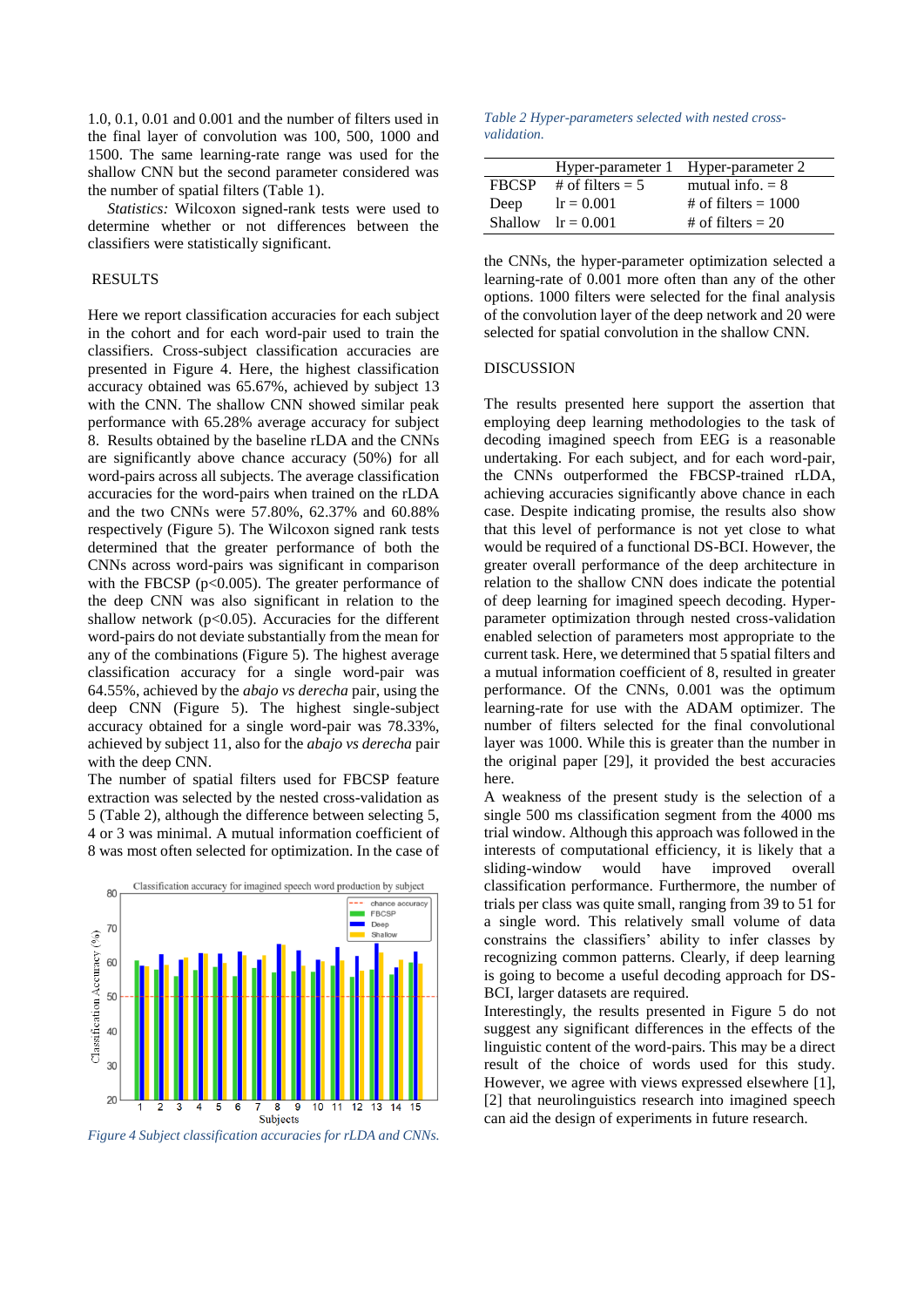

*Figure 5 Classification accuracies for imagined speech production, by word-pair*

## **CONCLUSION**

In this study, we trained three different types of classifier with the purpose of decoding imagined speech from EEG. A rLDA using FBCSP features, and two CNNs, were trained on a 500 ms classification window extracted from trials where subjects imagined speaking Spanish words. 15 word-pairs were extracted from the dataset to enable multiple binary classifications. Nested crossvalidation was employed to facilitate hyper-parameter optimization during training.

Results showed that the CNNs performed significantly better than the rLDA classifier with average accuracies of 62.37% and 60.88% vs. 57.80%. The differences observed between the two CNNs were significant, with the deeper network performing better. Results also indicated that differences in the accuracies obtained between the different word-pairs were not significant. The results suggest that, while further work is required in the field, deep learning is a realistic decoding methodology for imagined speech EEG.

## ACKNOWLEDGEMENTS

The authors acknowledge the dataset's authors for the data used in this study. This work is supported by a Northern Ireland Department for the Economy studentship.

# **REFERENCES**

[1] O. Iljina *et al.*, "Neurolinguistic and machinelearning perspectives on direct speech BCIs for restoration of naturalistic communication," *Brain-Computer Interfaces*, vol. 4, no. 3, pp.

186–199, 2017.

- [2] C. Cooney, R. Folli, and D. Coyle, "Neurolinguistics Research Advancing Development of a Direct-Speech Brain-Computer Interface," *IScience*, vol. 8, pp. 103– 125, 2018.
- [3] R. A. Ramadan and A. V. Vasilakos, "Brain computer interface: control signals review," *Neurocomputing*, vol. 223, no. October 2016, pp. 26–44, 2017.
- [4] S. Martin *et al.*, "Word pair classification during imagined speech using direct brain recordings," *Sci. Rep.*, vol. 6, no. 1, 2016.
- [5] C. H. Nguyen, G. Karavas, and P. Artemiadis, "Inferring imagined speech using EEG signals: a new approach using Riemannian Manifold features," *J. Neural Eng.*, 2017.
- [6] Y. Song and F. Sepulveda, "Classifying speech related vs. idle state towards onset detection in brain-computer interfaces overt, inhibited overt, and covert speech sound production vs. idle state," *IEEE 2014 Biomed. Circuits Syst. Conf. BioCAS 2014 - Proc.*, pp. 568–571, 2014.
- [7] C. S. DaSalla, H. Kambara, M. Sato, and Y. Koike, "Single-trial classification of vowel speech imagery using common spatial patterns," *Neural Networks*, vol. 22, no. 9, pp. 1334–1339, 2009.
- [8] S. Zhao and F. Rudzicz, "Classifying phonological categories in imagined and articulated speech," *ICASSP, IEEE Int. Conf. Acoust. Speech Signal Process. - Proc.*, vol. 2015–Augus, pp. 992–996, 2015.
- [9] C. Cooney, R. Folli, and D. Coyle, "Mel Frequency Cepstral Coefficients Enhance